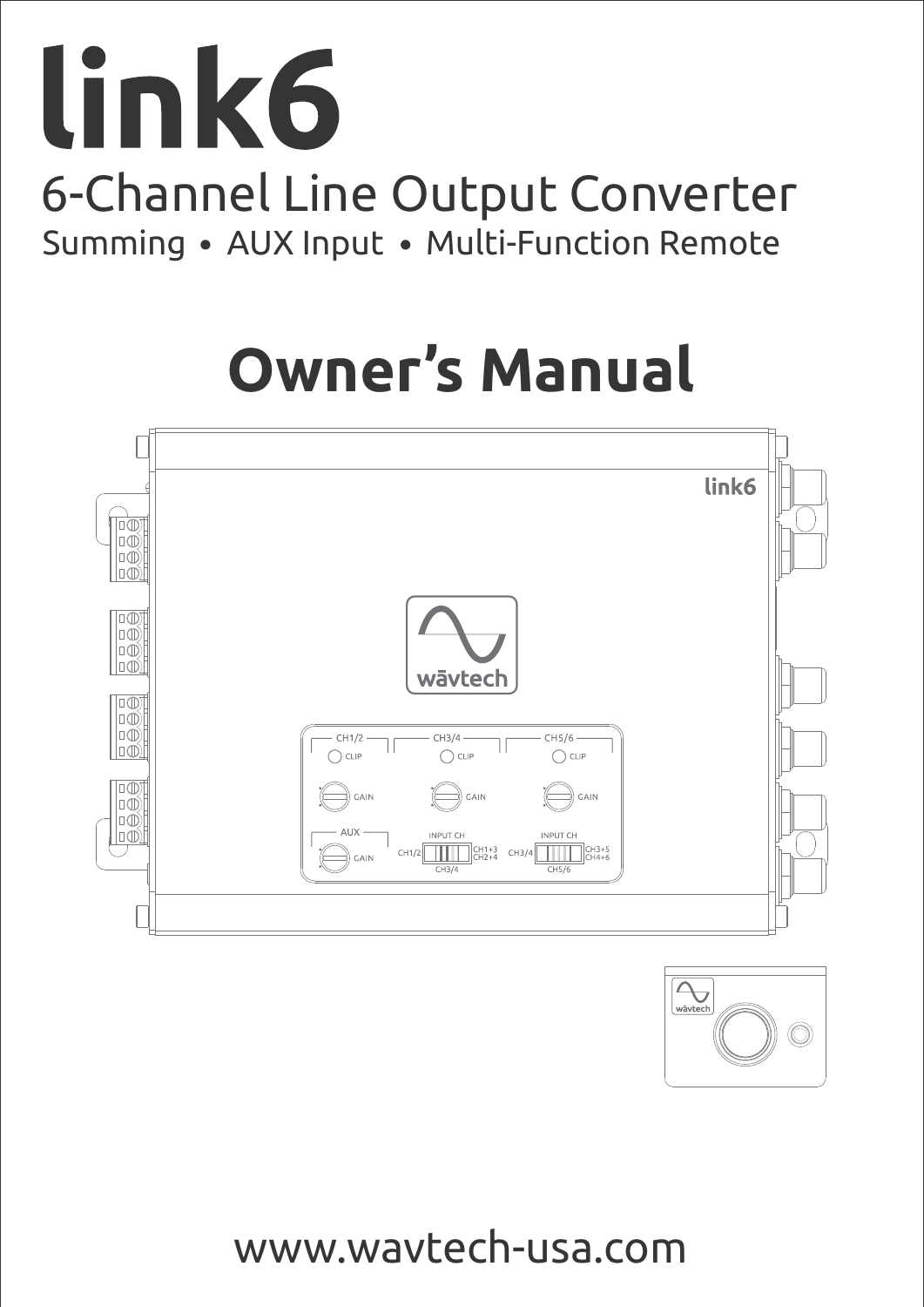| $\triangle$ WARNING | This symbol means important instructions.<br>Failure to heed them can result in serious injury or death.    |
|---------------------|-------------------------------------------------------------------------------------------------------------|
| $\triangle$ CAUTION | This symbol means important instructions.<br>Failure to heed them can result in injury or property damages. |

## **WARNING**

- **DO NOT DRIVE WHILE DISTRACTED.** Any function that requires your prolonged attention should not be performed while driving. Always stop the vehicle in a safe location before performing any such function. Failure to do so may result in an accident.
- • **KEEP THE VOLUME AT MODERATE LEVELS WHILE DRIVING.** Excess volume levels can obscure sounds such as emergency vehicle sirens or road warning signals and may result in an accident. Continuous exposure to high sound pressure levels may cause permanent hearing loss. Use common sense and practice safe sound.
- • **FOR USE WITH 12V NEGATIVE GROUND VEHICLE APPLICATIONS ONLY.** Using this product other than in its designed application may result in fire, injury or product damage.
- **MAKE THE CORRECT WIRING CONNECTIONS AND USE PROPER FUSE PROTECTION.** Failure to connect wiring correctly or use appropriate fuse protection may result in fire, injury or product damage . Ensure proper fusing of all system power wiring and install a 1-ampere in-line fuse (not included) with the +12V lead to the unit's power supply connector.
- **DISCONNECT THE NEGATIVE BATTERY TERMINAL BEFORE INSTALLATION.** Failure to do so may result in fire, injury or damage to the unit.
- **DO NOT ALLOW CABLES TO BECOME ENTANGLED IN SURROUNDING OBJECTS.** Arrange wiring and cables to prevent obstructions when driving. Cables or wiring that obstruct or hang up on places such as steering wheel, brake pedals, etc. can be extremely hazardous.
- **DO NOT DAMAGE VEHICLE SYSTEMS OR WIRING WHEN DRILLING HOLES.** When drilling holes in the chassis for installation, take precautions so as not to contact, puncture or obstruct brake lines, fuel lines, fuel tanks, electrical wiring, etc. Failure to take such precautions may result in fire or an accident.
- **DO NOT UTILIZE OR CONNECT TO ANY PART OF VEHICLE SAFETY SYSTEMS.** Bolts, nuts or wires used in the brake, airbag, steering or any other safety-related systems or fuel tanks should NEVER be used for mounting, power or ground connections. Using such parts may disable control of the vehicle or result in fire.



- **STOP USE IMMEDIATELY IF A PROBLEM OCCURS.** Failure to do so may result in personal injury or damage to the product. Return it to your authorized Wāvtech dealer**.**
- • **HAVE AN EXPERT DO THE WIRING AND INSTALLATION.** This unit requires special technical skill and experience for wiring and installation. To insure safety and proper function, always contact the authorized dealer where you purchased the product to have it done professionally.
- **INSTALL THE UNIT SECURELY WITH SPECIFIED PARTS.** Be sure to use only the included parts and specified installation accessories (not included). Use of other than designated parts may damage this unit. Install the unit securely so that it will not come loose during a collision or sudden jolt.
- **ROUTE WIRING AWAY FROM SHARP EDGES AND MOVING PARTS.** Arrange cables and wiring away from sharp or pointed edges and avoid moving parts such as seat hinges or rails to prevent pinching or wear. Use loom protection where appropriate and always use a grommet for any wiring routed through metal.
- • **NEVER RUN SYSTEM WIRING OUTSIDE OR UNDERNEATH THE VEHICLE.** All wiring must be routed, secured and protected inside the vehicle. Failure to do so may result in fire, injury or property damage.
- •**INSTALL THE UNIT IN A DRY AND VENTILATED LOCATION.** Avoid mounting locations where the unit will likely be exposed to high moisture or heat without adequate ventilation. Moisture penetration or heat buildup may result in product failure.
- **REDUCE GAIN AND SOURCE VOLUME TO MINIMUM LEVELS FOR INITIAL SYSTEM TUNING AND BEFORE CONNECTION TO AN AMPLIFIER.** Ensure amplifier power is off before connecting RCA cables and follow proper system gain setting procedures. Failure to do so may result in damage to the amplifier and/or connected components.

## **Package Contents:**





Mounting Tabs (detachable)

ਠ ெ ा नि





#### **Accessories Required for Installation** (not included)**:**

- **RCA Interconnects**
- 18AWG Wire
- In-line Fuse Holder w/1A fuse
- **Battery Ring Terminal**
- Wire Crimp Connectors
- Grommets and Loom
- Cable Ties
- **Mounting Screws**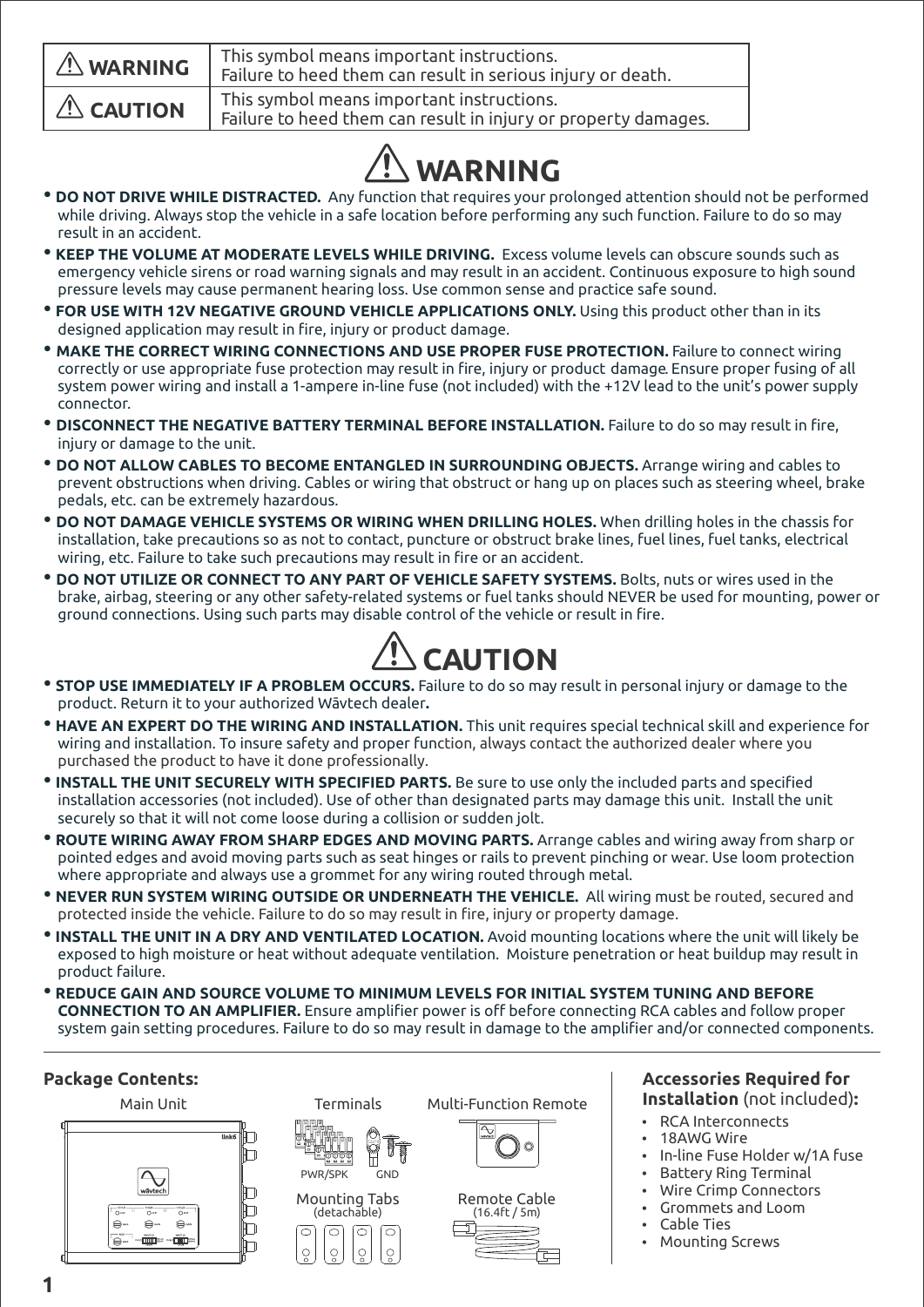## **Introduction**

Welcome to Wāvtech, exceptional mobile audio integration products for audiophiles. Our products are engineered to provide a truly remarkable listening experience. Built for the professional installer, our OEM integration and signal processor models are simply the best solution available for unlimited sound system upgrades while retaining the factory receiver.

## **Features**

- 6-Channel Line Output Converter
- 6-Channel Summing Processor
- Multi-Function Remote Master Volume
	- AUX Volume
	- · Independent CH5/6 Level
	- Source/Function Select
- AUX 3.5mm Input
- Differential Balanced Inputs
- Low Impedance Outputs

## **Connections & Functions**

- **O** Power Indicator: This red LED indicates when the link6 is powered on. Once illuminated, there will be a short delay before audio signal output is enabled. During initial power connection, the LED may illuminate for a brief period.
- **2** Auto Turn-On Detect Jumpers: By default, the link6 is set to detect both DC-offset and audio signal for turning itself on/off automatically. These jumpers allow either mode to be independently defeated for cases where only one turn-on mode is preferred or to bypass both modes
- Variable Gain Adjustments w/Clip LEDs
- 2/4/6-Channel Input Select
- 2/3-Way Summing w/Retained CH5/6 Level Control
- Never-Zero CH5/6 Output with Front & Rear Inputs
- Selectable DC-Offset and/or Audio Detect Auto Turn-On
- Generated +12V Remote Output
- OEM Load Detect Compatible
	- Locking Detachable Power/Speaker Terminals
- Panel Mount RCA Jacks
- Compact Aluminum Chassis w/Detachable Mounting Tabs



when a switched +12V trigger is available and connected to the REM IN terminal.

- Ž Power Supply Terminal:For +12V battery, chassis ground, remote input and remote output wire connections. A minimum of 18AWG wire is recommended for power and ground connections. Always protect the +12V power wire with a 1-amp fuse.
- Speaker Level Input Terminals: For up to six channels of speaker level input connections to the source. Input signals ranging from 2Vrms to 20Vrms will produce up to 10Vrms RCA output from maximum to minimum gain. For factory amplifiers with more than 20Vrms signal or if the link6's output is too high for the connected aftermarket amplifier(s) with all gains at minimum, internal jumpers are available to reduce the input sensitivity range by half (-6dB) for 4Vrms up to 40Vrms.
- Auxiliary Input Jack: This 3.5mm stereo AUX input is for the connection of a portable device such as a smartphone or MP3 player, but may also be used for other low level (a.k.a line level) sources using a 3.5mm adapter. AUX may be selected as a separate source via the multi-function remote, or programmed as the primary source for stand-alone systems where the speaker level inputs are not used (see pg4). Input signals ranging from 0.5Vrms to 5Vrms will produce up to 10Vrms RCA output at maximum to minimum gain setting. This input is differential but may be set to unbalanced via internal jumpers (labeled BAL/UNBAL) if required for a particular source.
- ' CH1/2 Output Select: This switch allows CH1/2's output to be selected between 1/2 for direct input pass-through (default) or 5/6 to copy signal from CH5/6 internally after its summing stage. The latter is particularly useful when summing 3-way systems for retaining remote level control over CH5/6 while also providing a separate summed full-range output from CH1/2.
- $\Omega$  RCA Output Jacks: These six channels of RCA outputs are for signal connections to your amplifier(s). For a speaker level source, output from CH3/4 and CH5/6 will depend upon their respective INPUT CH settings (see pg3), while CH1/2 is set by its output select switch (see @ above). For an AUX source, left/right stereo signals will be routed to all output pairs. Use quality interconnects to ensure stable connections and minimize the possibility for induced noise.
- **<sup>6</sup>** Remote Level Control Jack: This RJ45 jack is for connecting the multi-function remote to the main unit with the supplied cable. A standard ethernet cable may also be used.
- " Mounting Tabs: These mounting tabs are for securing the link6 during installation with screws or cable ties. They are removable if the unit can be safely secured by another method.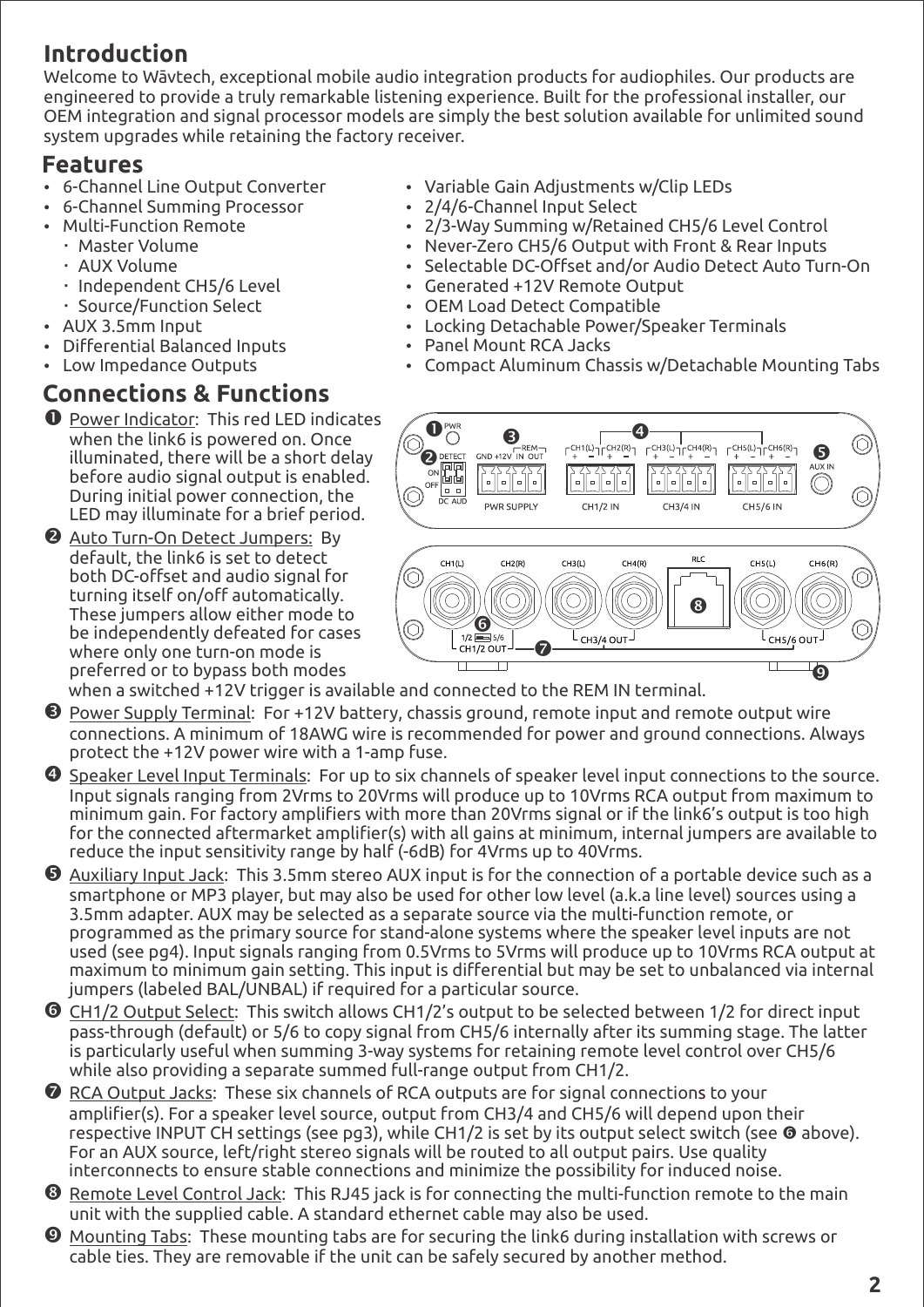## **Top Panel Adjustments**

Œ AUX Gain Adjustment: This adjustment sets the gain for all output channels from a low level source connected to the AUX input jack. In systems using both the link6's main speaker level inputs and auxiliary input, this gain adjustment is primarily for matching the AUX output level with that of the main source. It is recommended to set the speaker level input gain(s) first, particularly when summing. CH1/2, CH3/4, and CH5/6 Gain Adjustments:



These gain adjustments are for matching each output channel pair's signal level with the source's maximum unclipped signal range and the maximum input capability of connected amplifier(s). When summing channels together, these gain adjustments should be used for matching relative output levels so that the combined signals sum as close to flat as possible. If a gain difference between channel pairs is desired with direct signal input, adjustments made at the link6 should also minimize amplifier gain settings for best S/N. Note that the gain adjustment will be bypassed if its input select is set to copy the previous channel pair.

- Ž Clipping Indicators: These yellow LEDs indicate when the output signal from each channel pair is at maximum level before clipping (distortion) occurs, whether the source is main speaker level or AUX input. Each will be dimly lit just before the onset of clipping and full bright at clipping. Since the link6 can produce up to 10Vrms output before clipping, it is likely that gain(s) will need to be reduced below the illumination point(s) to match your amplifier(s) maximum input capability or optimize source volume range. Note that the AUX input is controlled by its own unified gain that affects all output channel pairs equally and will illuminate all LEDs simulaneously when clipping.
- CH3/4 and CH5/6 Input Select: These 3-position switches are for selecting which signal is routed internally to each channel pair's output stage. It provides for 2-channel, 4-channel or 6-channel input, as well as various independent and summed input configurations:
	- **G** Copy: In the left switch position, this input setting will copy the internal signal from after the previous channel pair's gain stage and route to its outputs. This bypasses the gain adjustment so its outputs are controlled by the previous channel pair's gain. If independent gain is desired, use jumper wires at the speaker input terminals and select direct input instead.
	- ' Direct: In the middle switch position, this input setting will route the channel pair's input signal directly to its gain and output stages.

 $\bullet$  Sum: In the right switch position, this input setting will sum the indicated channel signals from after their respective gain stages and route the combined signals to its left and right RCA outputs. For example, if CH3/4's input select is set to CH1+3/2+4, CH1+3 will be sent to the CH3(L) output, and CH2+4 will be sent to the CH4(R) output. For vehicles without an available full-range signal, this function can be used to sum pre-filtered signals together to create a useable frequency range output from up to a 3-way factory system. Note that CH1/2's output is selectable, getting its signal either directly from CH1/2's input or copied from CH5/6 (after its summing stage). Also note that if rear channels are input to CH3/4 and front channels are input to CH5/6 (or vise versa), selecting CH3+5/CH4+6 can be used to ensure CH5/6's output will always retain at least 50% or more signal (Never-Zero) for a subwoofer, regardless of fader changes made at the source.

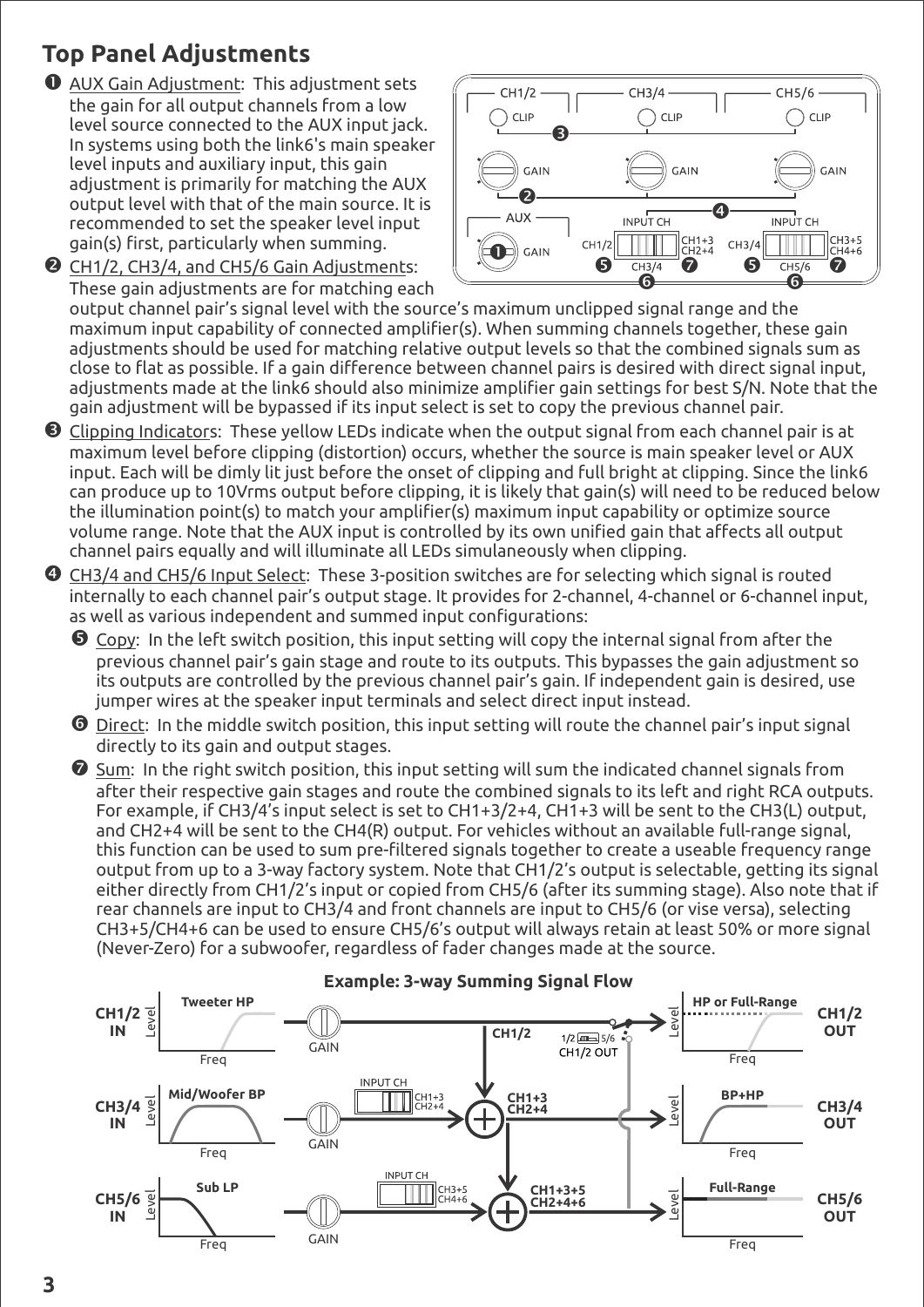## **Multi-Function Remote**



- **O** Remote Housing: This 2-piece housing design provides both convenient mounting and simple dissasembly for customization. The integrated screw mount tabs are scored to aid removal if securing by another method and the lower housing can be detatched by removing the two top screws for reducing weight or size. For panel mounting, the housing can be completely disassembled by also removing the knob, shaft nut, and circuit board screw. It is recommended to protect the exposed PCB with heat shrink. For LED relocation, carefully release the LED from the back side of the snap ring, then push the snap ring though to the front to remove. Follow the reverse process for re-mounting.
- Rotary Encoder: This control knob is for adjusting CH1/2/3/4/5/6 master volume, CH5/6 level and source selection (toggle). The factory setting for knob function is CH5/6 output level adjustment only for a speaker level source. Other knob functions can be enabled via the dip-switches at the back of the remote (see  $\bullet$  below). To toggle between Main and AUX sources, short-press the knob. To activate the selected source's CH5/6 level mode, long-press for 2 seconds. To reset to factory defaults for the selected system type, long-press the knob for >5 seconds.
- $\Theta$  Source/Function LED: Depending upon which system type is selected (see  $\Theta$  below), this LED will indicate which source and level mode is currently selected. There are four LED modes: solid red, flashing red, solid blue and flashing blue. In the default system Type-1, the only LED indication is solid red when the link6 is powered on. For the other three system types, solid red indicates Main speaker level source is selected and solid blue is for AUX source. Flashing indicates CH5/6 level mode is active for the current source, which will timeout after 5 seconds if no adjustments are made.
- System Type Select:These dip-switches are for selecting one of four available system types for setting which knob functions and priority are enabled. Note that the up/down position for each switch is when looking at the back of the remote as shown above. Switch settings can be changed at any time on the remote without requiring access to the main link8 unit.



### **Type-1: Main CH5/6 Level Only (factory setting)**

For systems where only subwoofer level control is needed with a speaker level source, and no AUX source is connected to the link6. In this setting, the knob's short-press and long-press functions (except reset) are disabled to prevent accidental selection.



### **Type-2: Main CH5/6 Level, AUX Volume & AUX CH5/6 Level**

For systems using the factory radio as the master volume for Main speaker level input and an auxiliary source is connected to the link6's AUX input. When Main source is selected, the knob adjusts CH5/6 level only. When AUX source is selected, knob priority is AUX volume and its CH5/6 level mode can be selected with a 2sec long-press.



### **Type-3: AUX Volume & AUX CH5/6 Level**

For stand-alone applications without a factory radio where only the link6's AUX input is used as the system source. In this setting, AUX CH5/6 level mode can be accessed with a 2sec long-press, while short-press for source select is disabled so cannot be accidentally changed.



### **Type-4: Master Volume & CH5/6 Level**

This setting is primarily for systems where factory radio volume is not used (e.g. fixed input signal level, volume dependent EQ, etc.), and that may also have an AUX source connected to the link6. In system Type-4, all knob functions are enabled. When either Main or AUX input is selected, knob priority is master volume for that source. Independent CH5/6 level adjustment is also accessable for each source with a 2sec long-press.

 Remote Level Control Jack: This RJ45 jack is for connecting the remote to the RLC port on the main link6 unit with the supplied cable. A standard 8-conductor ethernet cable may also be used.

**Note:** The link6 will remember all level settings and which source was selected at last power off and return at next power on, even if the battery is disconnected. However, if the remote is disconnected at power on, the memory will be overridden to factory defaults and all levels will return to maximum 0dB.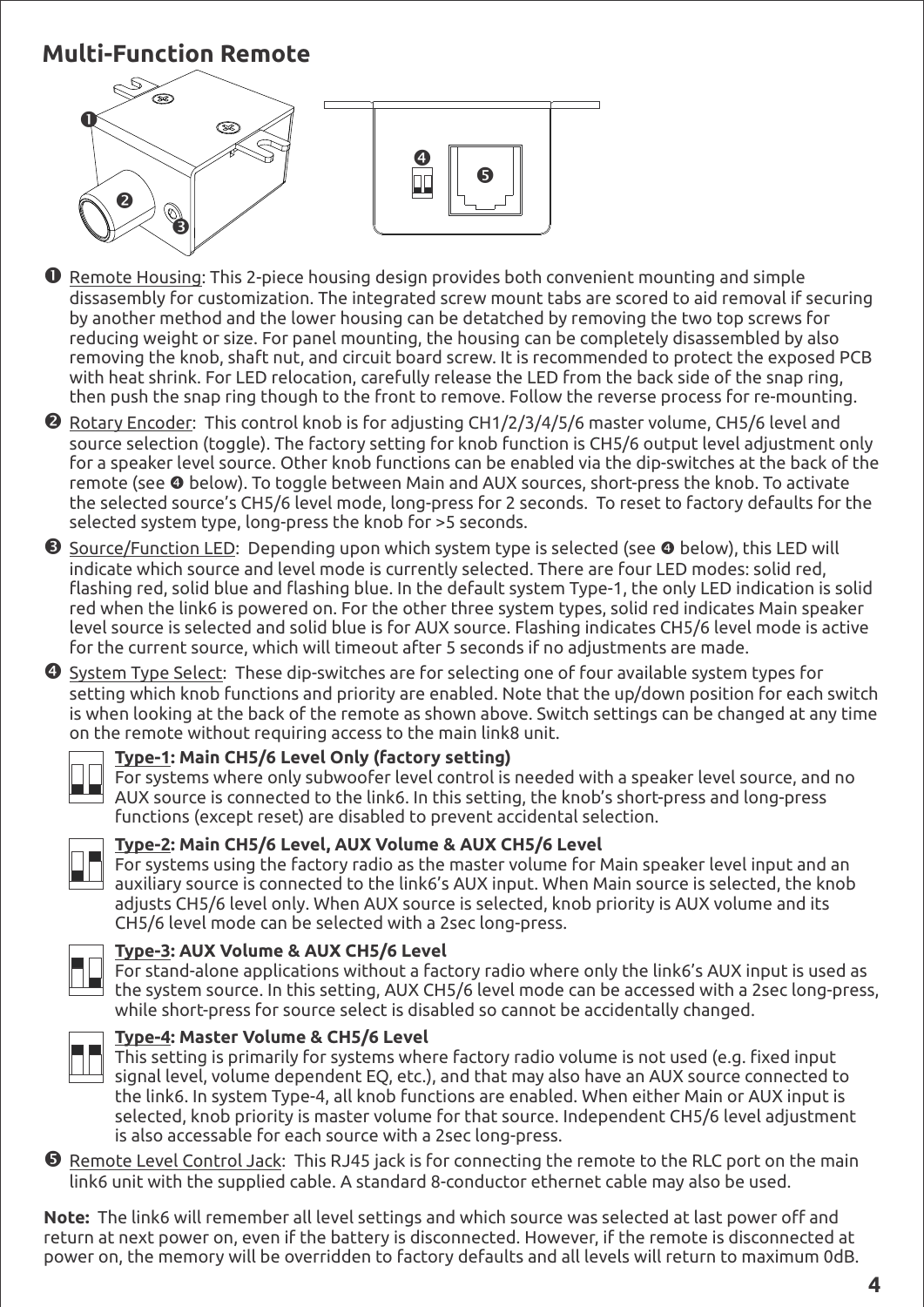## **Installation & System Wiring**

It is important to read this manual thoroughly before starting your installation and always plan accordingly. Before installing any Wāvtech product, disconnect the negative (ground) wire from the vehicle's battery to avoid damage to the vehicle or yourself. Following all guidelines will help provide years of enjoyment with your Wāvtech link6 audio interface.

Ground Connection (GND): The GND terminal must be connected to a metal part of the vehicle that is welded to the vehicle body with ground plane back to the main battery ground attachment point (a.k.a. chassis ground). This wire should be a minimum of 18AWG and as short as possible to minimize potential for noise to enter the system. The chassis ground connection point should have all of the paint removed and be scuffed to the bare metal. The ground wire should be terminated by a ground specific interlocking terminal such as the included EARL terminal or a ring terminal securely bolted to the vehicle with star or lock washer and nut to prevent from coming loose. Avoid using factory ground points to reduce the chance of induced noise from other components.

Power Connection (+12V): The constant power connection should be made at the vehicle battery when possible. For direct battery connection, a 1-amp fuse must be installed in-line with the power wire within 18"of the battery and securely connected to the positive battery terminal bolt with a ring terminal. If connecting to another available constant +12V power source, a 1-amp in-line fuse must be added at the connection point. The power wire should be a minimum of 18AWG. Do not install the fuse until all other system connections have been made.

Speaker Level Inputs (SPK): Connect the speaker wires from the source unit to corresponding input terminals at the interface. Always ensure correct polarity of each channel when making these connections, as failure to do so can severely effect sound performance.

Remote Input (REM IN): If a switched +12V or remote trigger wire is available, it is recommended to connect it to the REM IN terminal. If unavailable, the link6 also has an auto turn-on circuit that simultaneously detects audio signal from SPK and AUX inputs as well as DC-offset from SPK inputs. While auto turn-on will work well in most applications, a +12V trigger may be required for satisfactory results under certain vehicle or system conditions. Additionally, DC-offset and/or audio signal detect functions can be independently defeated via the external jumpers if necessary.

Remote Output (REM OUT): Use the remote output to provide a +12V trigger to turn on amplifiers or other components. This +12V output is generated internally by the interface when turned on either by REM IN or automatic sensing, and will provide over 500mA continuous current for external devices. Auxiliary Input (AUX): Connect the auxiliary low level source to the 3.5mm AUX input jack with a quality 3-conductor stereo 3.5mm audio cable. If the source has RCA outputs, an adapter will be required. Ensure the audio cable is routed away from power wires to minimize potential for induced noise.

Remote Level Control (RLC): Connect the multi-function remote to the link6's RLC port with the supplied 16.4ft/5m cable. Plan cable routing before mounting the remote to ensure proper length. If additional length is required, a standard 8-conductor CAT5 or CAT6 ethernet cable or extension may be used. The cable may also be shortened and re-terminated with a RJ45 connector and ethernet crimping tool.

## **System Examples**

**Example-1: Factory Radio (4-in/6-out)**



**Note:** For systems where only remote sub level control is needed for a speaker level source, select system Type-1 (factory setting) at the multi-function remote. For a 4-channel source such as shown above, there are multiple input configurations that can be chosen with the link6. This particular 5-channel aftermarket system could benefit from retaining front/rear fading as well as a Never-Zero subwoofer output with independent gain. To achieve this, the front speaker level signals from CH1/2 are also connected to CH5/6's input via jumper wires, which allows CH5/6's input select to be set to sum CH3+5/CH4+6 front and rear channels together for output to the subwoofer.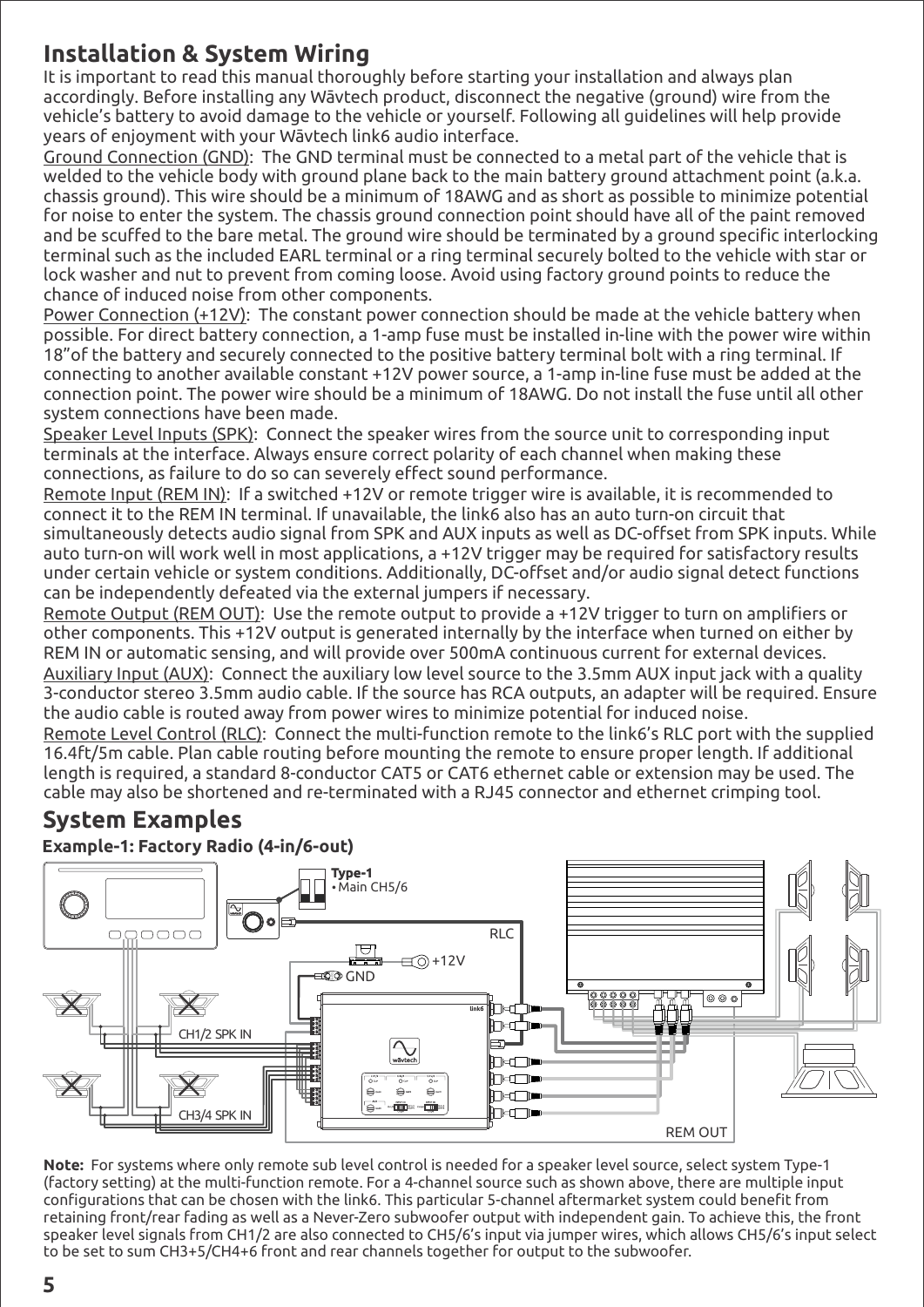**Example-2: Factory Amp + AUX (6-in/4-out or 6-in/6-out)**



#### **Notes:**

- For systems with a main speaker level source that will serve as the master volume control, and an auxiliary source is connected to the link6's AUX input jack, select system Type-2 at the multi-function remote. This provides AUX volume control as well as independent CH5/6 level adjustment for both main and AUX sources.
- As a typical factory amplified system example, a front 2-way signal needs to be summed to full-range for an aftermarket component set with passive crossovers. However, there are several options for what to do for the rear and subwoofer channels, depending upon frequency content and whether preserving front/rear fading is important:
	- $\circ$  In this example the factory front door signal content is fine for components but its bass rolls off too high for a sub, whereas the rear channel has enough bass content. Therefore CH5/6's input select switch can be set to direct or sum, depending on whether CH5/6's signal is only used for bass or also routed to CH1/2 outputs as rear full-range.
	- ¡ To preserve fader and prevent remote sub level adjustments from affecting rear speaker output, set CH5/6 input select to direct, then select "5/6" at the CH1/2 output select switch to copy CH5/6's internal signal and route to the to CH1/2 RCA outputs for connection to the amp as full-range rear channels.



**Note:** For stand-alone systems where only the AUX input is used, select system Type-3 at the multi-function remote. This disables the remote's source select function and sets knob priority to master volume control for AUX input. Portable devices such as smartphones or MP3 players typically have an output voltage of 1Vrms or less, so it is recommended to maximize the device's unclipped output level and use the remote for the system's master volume.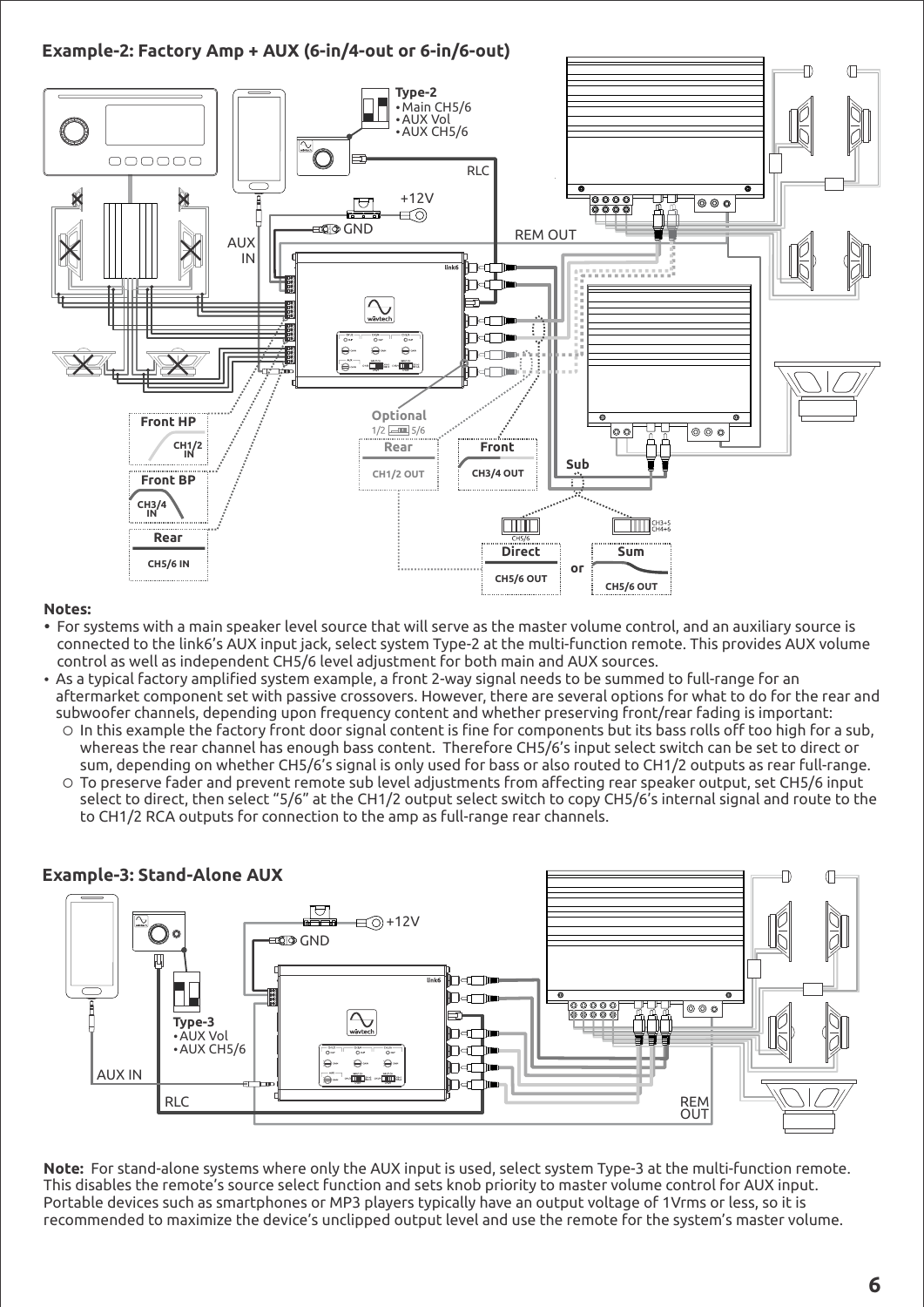

#### **Notes:**

- For factory amplified systems with more extreme volume dependent DSP effects such as EQ or limiters, or for a standalone system where the source volume will not be accessable after installation, select system Type-4 at the multifunction remote. This enables all remote functions and sets knob priority to master volume control for both Main and AUX inputs. Independent CH5/6 level mode is also selectable for each source. Once the system is tuned for a specific source volume where the factory signal is optimized (make note of the volume setting), do not use the factory radio's volume again, but instead use the multi-function remote as the system's sole master volume control.
- In this example, all factory amplifier signal outputs are useable without summing, as the front and rear high-pass crossover points are low enough for aftermarket speakers and it has a dedicated subwoofer channel. Note that when using the link6's AUX input for an auxiliary source in addition to the Main input, all speakers must be powered by amplifier(s) connected to link6's RCA outputs and not powered directly by the original factory system.



**Note:** The link6 can sum up to 3-way factory systems to full-range while also retaining independent remote level control over CH1/2 and CH5/6 outputs. If using the remote, choose the appropriate system type (see pg4) and set CH1/2's output select switch to 5/6 for a separate full-range output for main speakers and use CH5/6's output for subwoofer(s).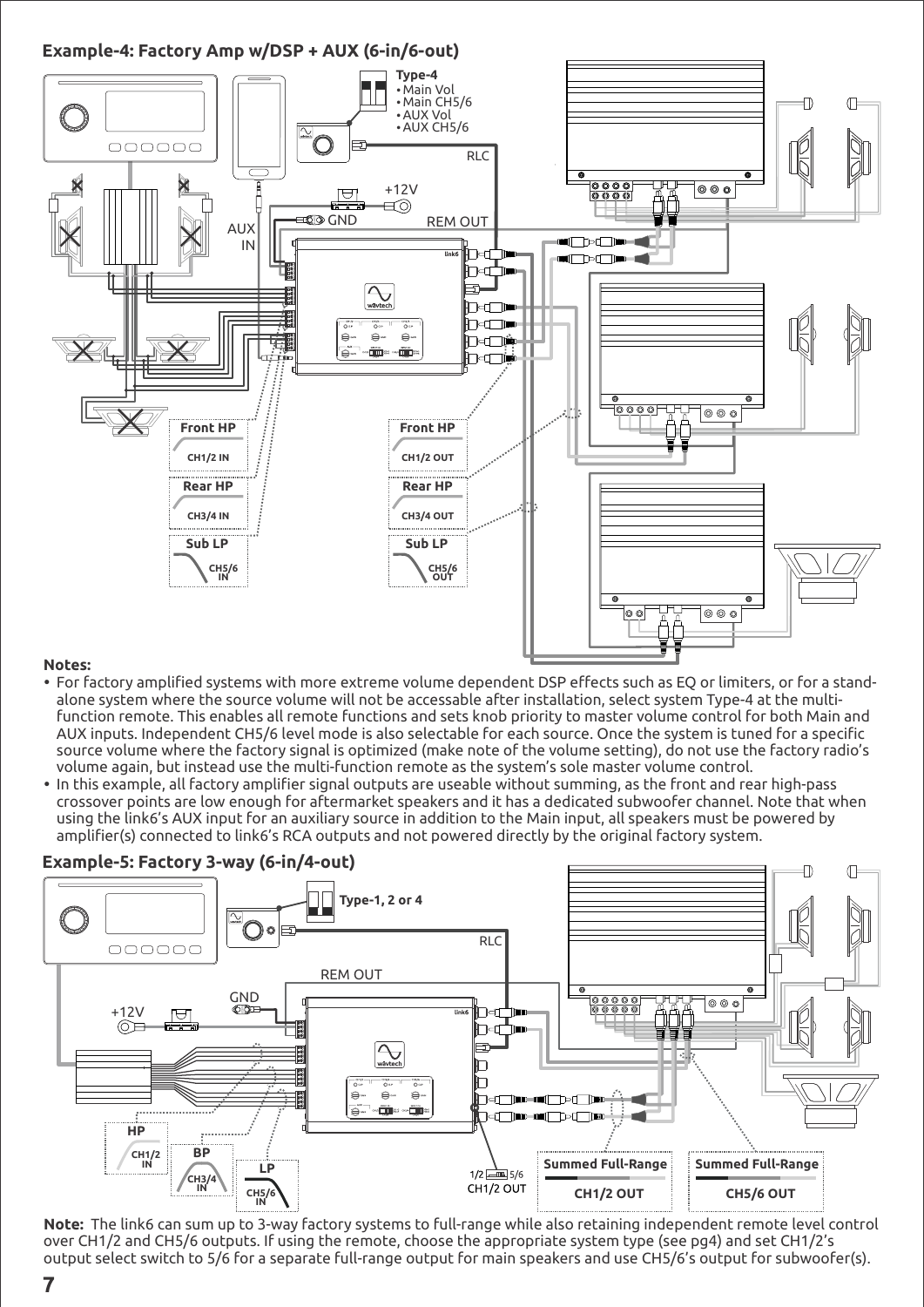## **Internal Jumper Locations and Settings**

While all Wāvtech models provide external controls for main adjustments, there are also a few internal configuration jumpers available to resolve certain special vehicle or system conditions. The link6's internal jumper locations and default settings are shown in the illustration below. To access these jumpers, simply remove the two top screws from each end panel and loosen two bottom screws on one side in order to easily remove the chassis top cover. It is recommended to detach the power supply connector first to ensure that the unit is completely powered off while making any jumper changes.



### **Notes:**

- Input sensitivity range jumpers (20V/40V) are independent for each SPK input channel, so may be set differently between channels as system conditions require.
- Load bypass jumpers (LOAD) are independent for each SPK input channel and must be removed or moved to a single pin in order to disconnect the internal loading from that channel.
- AUX input balanced-unbalanced jumper (BAL/UNBAL) affects both left and right channels.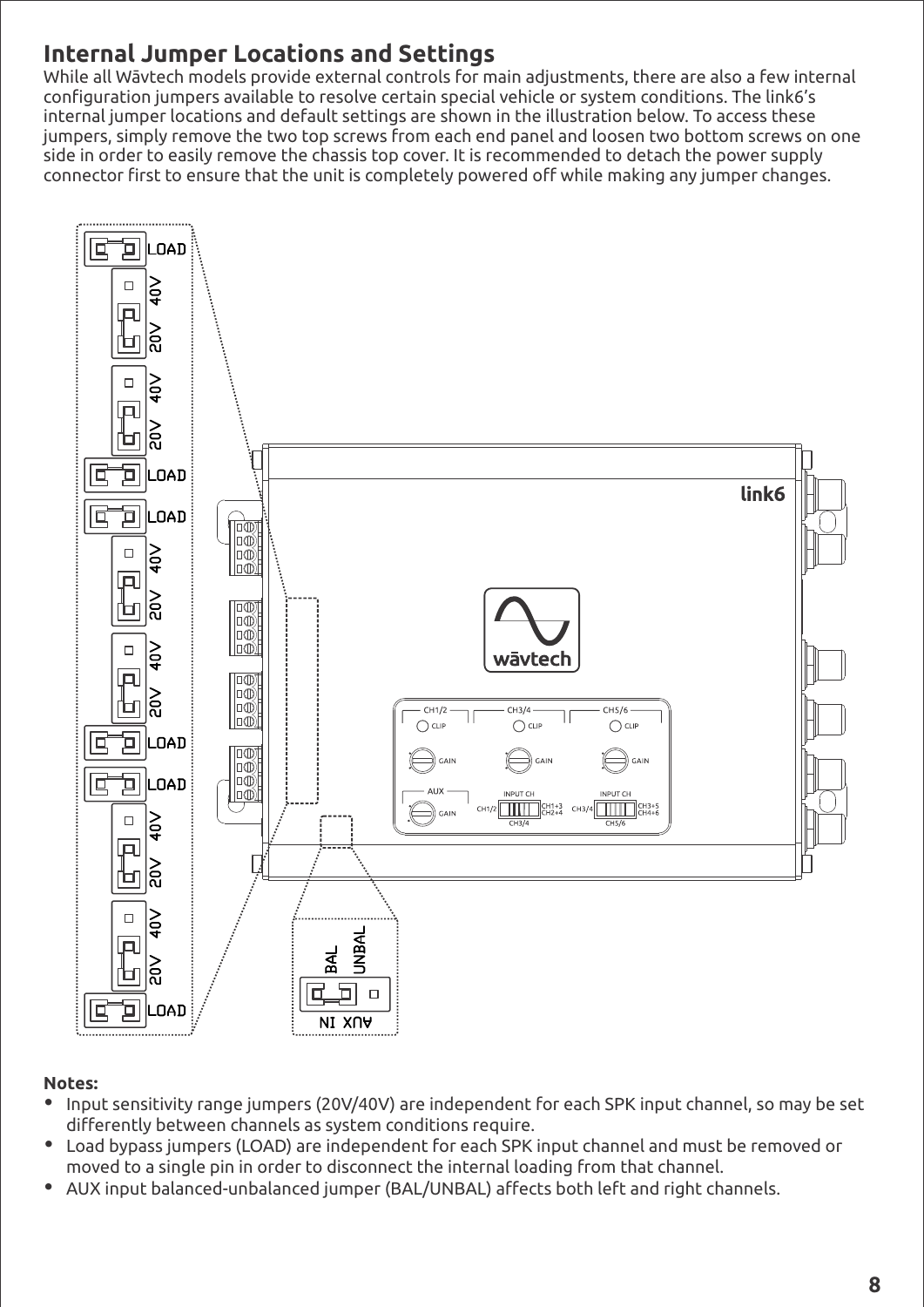## **Specifications**

| <b>Frequency response</b>   | Max Flat (+0/-1dB)                                 |                | <10Hz to >80kHz              |
|-----------------------------|----------------------------------------------------|----------------|------------------------------|
|                             | Extended (+0/-3dB)                                 |                | <5Hz to >100kHz              |
| Input Impedance             | Spk Input                                          |                | $180\Omega/$ > 20 k $\Omega$ |
|                             | <b>AUX Input</b>                                   |                | $>20k\Omega$                 |
| <b>Input Sensitivity</b>    | Spk Input (max-min gain)                           |                | 2-20Vrms / 4-40Vrms          |
|                             | AUX Input (max-min gain)                           |                | $0.5 - 5V$ rms               |
| <b>Max Input Voltage</b>    | peak, <5sec cont.<br>Spk Input                     |                | 40Vrms                       |
| <b>Output Impedance</b>     | $< 50\Omega$                                       |                |                              |
| <b>Max Output Voltage</b>   | at 1% THD+N                                        | >10Vrms        |                              |
| THD+N                       | Spk Input at 10V output                            |                | < 0.05%                      |
|                             | AUX Input at 10V output                            |                | < 0.05%                      |
|                             | Spk Input                                          | at 1V output   | >94dBA                       |
|                             |                                                    | at 4V output   | $>106$ dBA                   |
|                             |                                                    | at 10V output  | $>114$ dBA                   |
| S/N                         | <b>AUX Input</b>                                   | at 1V output   | >94dBA                       |
|                             |                                                    | at 4V output   | $>106$ dBA                   |
|                             |                                                    | at 10V output  | $>114$ dBA                   |
|                             | Master Volume Range                                |                | 0dB to -50dB                 |
|                             | CH5/6 Level Range                                  |                | 0dB to -80dB                 |
| <b>Remote Level Control</b> | CH5/6 vs. CH1-4 max ∆ at min Vol                   |                | $-30dB$                      |
|                             | <b>Knob Press</b>                                  | Source Select  | $< 0.5$ sec                  |
|                             | Function                                           | CH5/6 Level    | 2-3sec (5sec timeout)        |
|                             |                                                    | Reset          | $>5$ sec                     |
|                             | Remote                                             | via REM IN     | >10.5V                       |
| <b>Turn-On Trigger</b>      | DC-offset                                          | via Spk Input  | $>1.3V$                      |
|                             | Audio Signal                                       | via Spk Input  | $<$ 100 $mV$                 |
|                             |                                                    | via AUX Input  | < 10 mV                      |
|                             |                                                    | Turn-off Delay | up to 60sec                  |
| <b>Remote Output</b>        | <b>Current Capacity</b>                            |                | >500mA                       |
|                             | Voltage                                            |                | Within 3% of B+              |
| <b>Current Draw</b>         | Max Draw (w/o REM OUT)                             |                | $<$ 370 $mA$                 |
|                             | Sleep Current                                      |                | < 2mA                        |
| <b>Operating Voltage</b>    | Power On (B+)                                      |                | 10.5V-18V                    |
|                             | Power Off (B+)                                     |                | <8.5V                        |
|                             | Main Chassis<br>(HxWxL not incl. terminals, jacks) |                | 1.1"x4.7"x5.8"               |
| <b>Product Dimensions</b>   |                                                    |                | 29x120x148mm                 |
|                             | Remote Housing<br>(HxWxD not incl. knob, tabs)     |                | 1.1"x1.5"x1.8"               |
|                             |                                                    |                | 28x38x45mm                   |

#### **Notes:**

• Speaker level input sensitivity range is selectable per channel via internal jumpers (20V/40V)

 $\bullet$  Built-in speaker level input loading is defeatable per channel via internal jumpers (LOAD)

Ÿ DC-offset and/or audio signal detect functions are defeatable via external jumpers (DC, AUD)

• All specifications are subject to change without notice

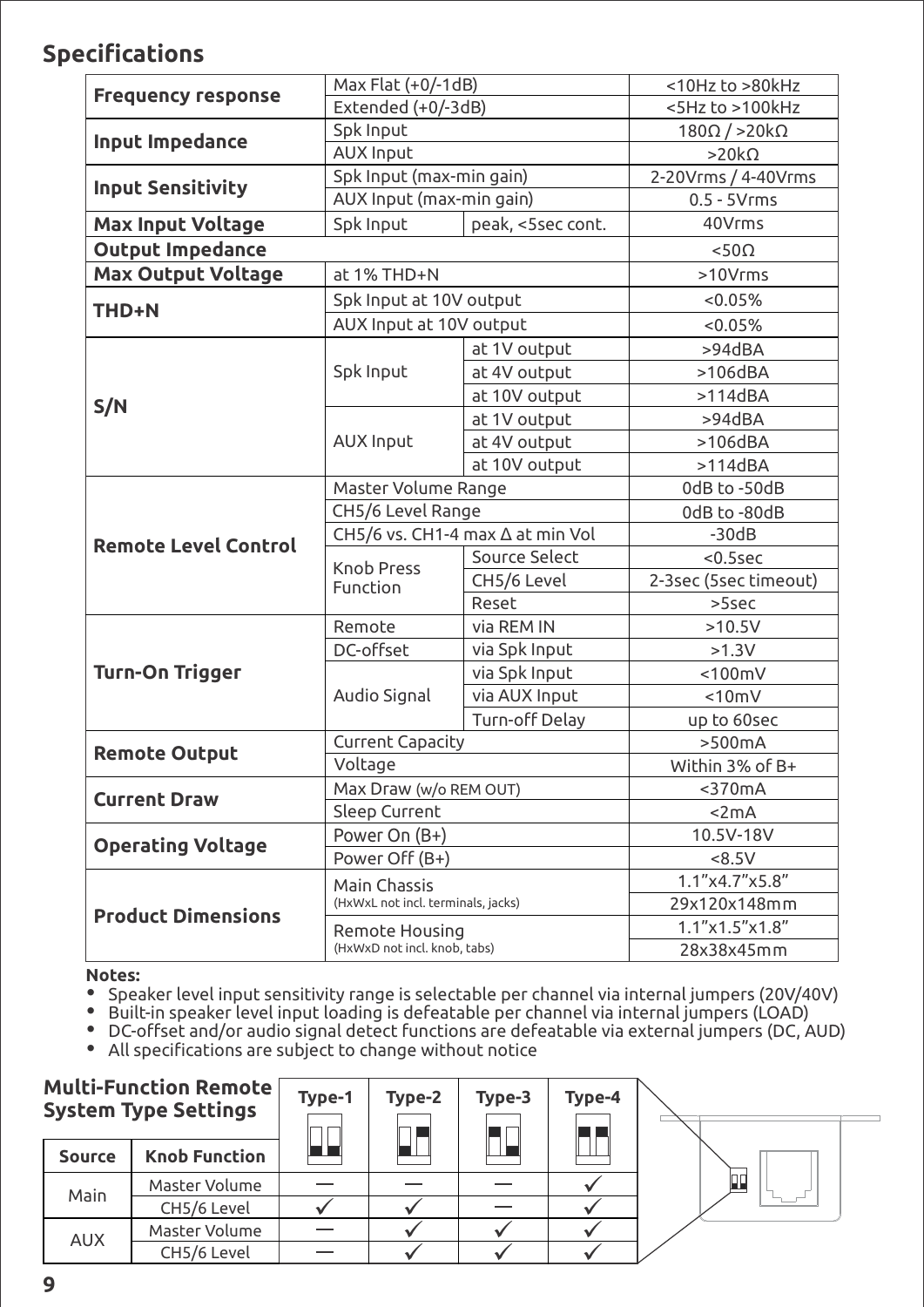## **Warranty & Service Care**

Wāvtech warrants this product to be free from defects in material and workmanship for a period of one (1) year when purchased from an authorized Wāvtech retailer within the United States. This warranty will be extended to a period of two (2) years when the installation is performed by an authorized Wāvtech retailer. A valid sales receipt is required to verify eligibility of purchase and installation.

This warranty is valid only to the original purchaser and is not transferrable to subsequent parties. This warranty is void if the product serial number has been altered or removed. Any applicable implied warranties are limited in duration to a period of express warranty as provided herein beginning with the date of the original purchase at retail, and no warranties, whether expressed or implied, shall apply to this product thereafter. Some states do not allow limitations on implied warranties, therefore these exclusions may not apply to you. This warranty gives you specific legal rights. You may also have other rights which vary from state to state.

If your product needs service, you should contact Wāvtech Customer Service to receive a Return Authorization (RA) Number. Any product received without an RA number will be returned to sender. Once your product is received and inspected by customer service, Wāvtech at its sole discretion, will repair or replace it with a new or remanufactured product at no charge. Damage caused by the following is not covered under warranty: accident, abuse, failure to follow instructions, misuse, modification, neglect, unauthorized repair or water damage. This warranty does not cover incidental or consequential damages. This warranty does not cover the cost of removing or reinstalling the product. Cosmetic damage and normal wear are not covered under warranty.

#### **For Service within the United States:**

Wāvtech Customer Service: (480) 454-7017 Monday – Friday, 8:30am to 5:00pm MST

Serial Number:

Installation Date:

Place of Purchase:

#### **Important Notice for International Customers:**

For products purchased outside the United States of America or its Territories, please contact your local distributor concerning specific procedures for your country's warranty policy. International purchases are not covered by Wāvtech, LLC.